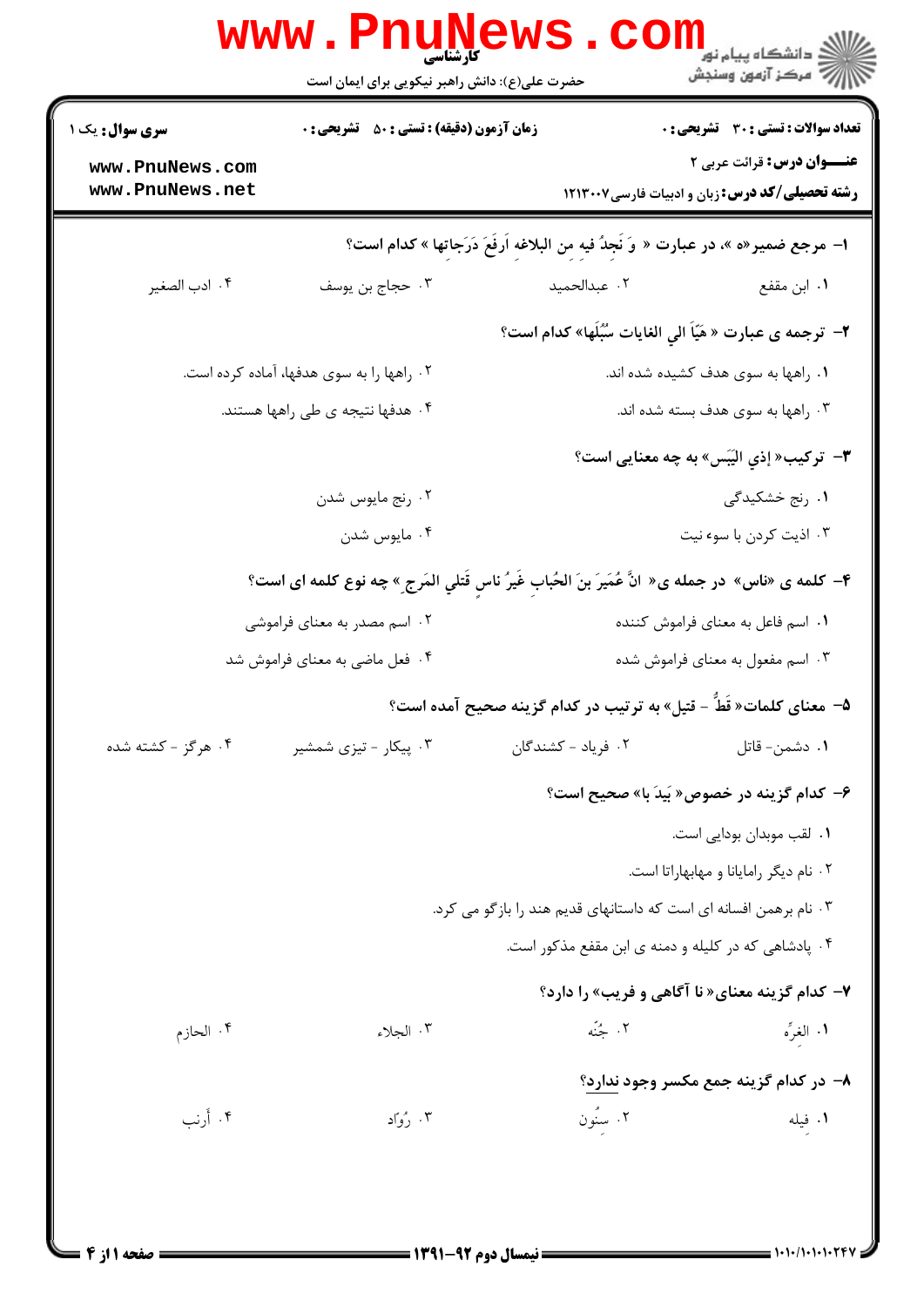| تعداد سوالات : تستي : 30 - تشريحي : 0<br><b>زمان آزمون (دقیقه) : تستی : 50 ٪ تشریحی : 0</b>                                                    | <b>سری سوال : ۱ یک</b>             |  |
|------------------------------------------------------------------------------------------------------------------------------------------------|------------------------------------|--|
| عنــوان درس: قرائت عربی ۲<br>رشته تحصیلی/کد درس: زبان و ادبیات فارسی ۱۲۱۳۰۰۷                                                                   | www.PnuNews.com<br>www.PnuNews.net |  |
| ٩- معنا و نوع كلمه ى« انطَلقي» در جملهٔ « فانطَلقي إلي الفيلَه» چيست؟                                                                          |                                    |  |
| ۰۲ روانه شو - فعل امر مفرد مونث<br>۰۱ روانه شو- فعل امر مفرد غائب                                                                              |                                    |  |
| ۰۳ آزاد شو- فعل امر مفرد غائب<br>۰۴ آزاد شو - فعل امر مفرد مونث                                                                                |                                    |  |
| ∙ا– معنی واژه ی« اللّصوص » در کدام گزینه صحیح آمده است؟                                                                                        |                                    |  |
| ۰۴ دزدان<br>ا ناليدن $\cdot$<br>۰۲ نزدیکی<br>۰۱ ليز خوردن                                                                                      |                                    |  |
| 11- درباره ی اعراب« مَضوا» در جمله ی« فاَخَذَه الجَماعهُ المُحتالونَ و مَضوا به » کدام گزینه صحیح است؟                                         |                                    |  |
| ۲. فعل ماضي، متعدي با حرف جر<br>٠١ فعل ماضي، لازم                                                                                              |                                    |  |
| ۰۴ فعل امر، متعدي با حرف جر<br>۰۳ فعل امر،لازم                                                                                                 |                                    |  |
| ۱۲− معنای صحیح  کلمات مشخص شده در جملهٔ « <mark>ما اشبَهَكَ في خَيرِ ما تُظهِرُ و شَرّ ما تُضمِرُ</mark> » به ترتیب در کدام گزینه آمده<br>است؟ |                                    |  |
| ۰۱ شبیه تو نیست- نهان می داری<br>۰۲ تو چه اندازه شبیه هستی - نهان می داری                                                                      |                                    |  |
| ۰۳ چقدر تو شکاک هستی- از نهان آگاه هستی<br>۰۴ چقدر برای تو شبهه انگیز است- می پوشانی                                                           |                                    |  |
| ۱۳- جملهٔ «حَمدَ غَبِّ رَايه » به چه معناست؟                                                                                                   |                                    |  |
| ۰۱ فرجام اندیشه ی خود را خواهد ستود.<br>۰۲ به اندیشه ی خود مغرور خواهد گشت.                                                                    |                                    |  |
| ۰۴ اندیشه های ستوده از او غائب خواهند شد.<br>۰۳ از اندیشه های دیگران دوری خواهد گزید.                                                          |                                    |  |
| <b>۱۴</b> - معنای کدام گزینه نادرست است؟                                                                                                       |                                    |  |
| ۰۱ ضباب : مه<br>۰۲ سَفَح : دامنه ی کوه                                                                                                         |                                    |  |
| ۰۴ الرمادیه : خاکستری<br>۰۳ حَوَر : زنان سياه چشم                                                                                              |                                    |  |
| 1۵– معنای اصطلاحات« عُیون الجنادب – دَمدَمه الرُّعود » به ترتیب در کدام گزینه صحیح  آمده است؟                                                  |                                    |  |
| ۰۲ چشمان خمار-فریب تندرها<br>٠١ چشمان ملخ ها- فريب تندرها                                                                                      |                                    |  |
| ۰۴ چشمان خمار- فريب سهمگين<br>۰۳ چشمان ملخ ها- غرش تندرها                                                                                      |                                    |  |
| ۱۶- اعراب ،« جنگ» را بیشتر با چه لفظی بیان می کنند؟                                                                                            |                                    |  |
| ۰۴ يوم<br>۰۲ ضَرب<br>١. فَخر<br>۰۳ شده                                                                                                         |                                    |  |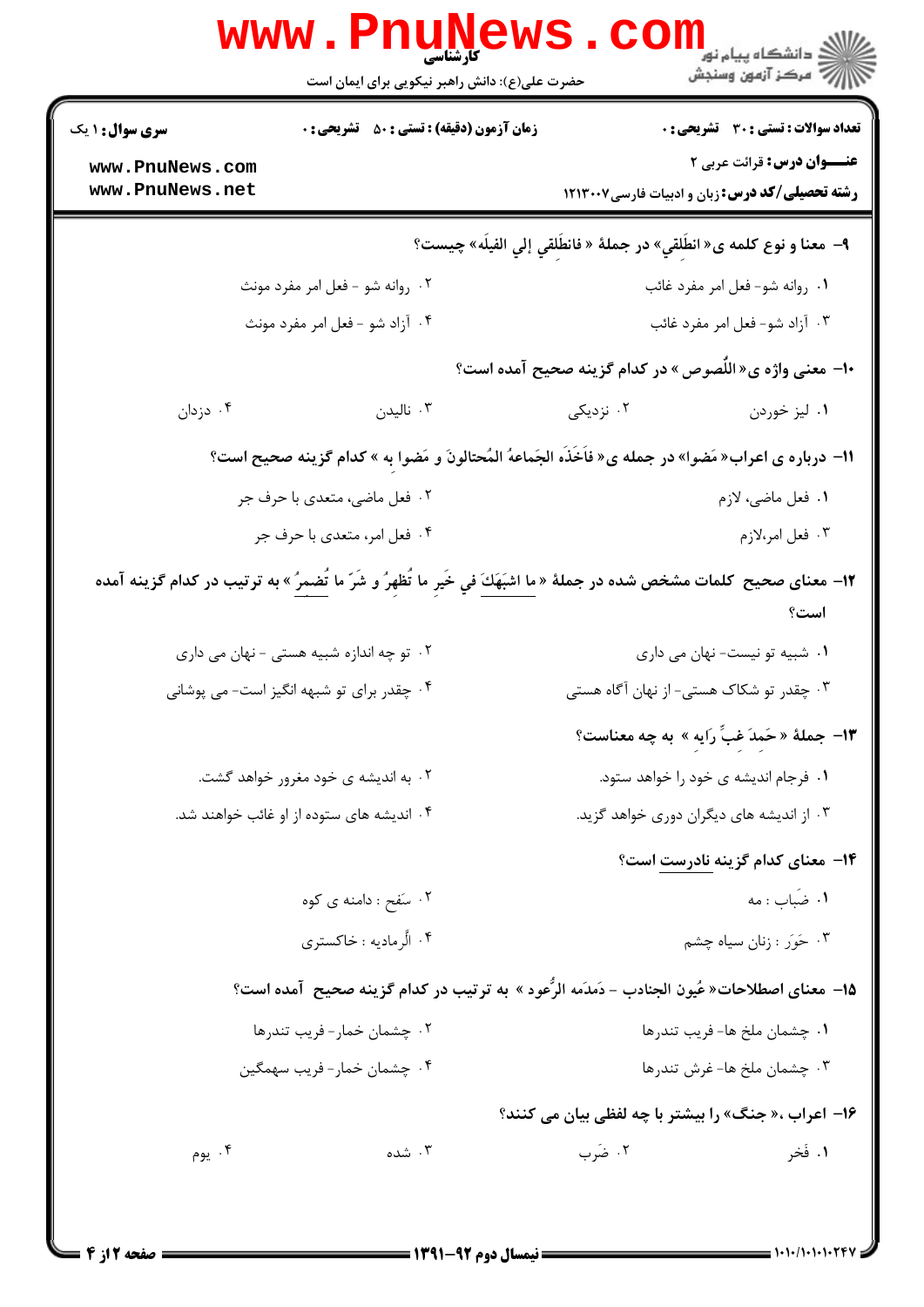|                                                                                               | <b>www.Pnunews</b><br>حضرت علی(ع): دانش راهبر نیکویی برای ایمان است                                        |                                                                                                                                                                                                                                  | ر دانشگاه پيام نور <mark>−</mark><br>ار∕* مرکز آزمون وسنجش |  |  |  |
|-----------------------------------------------------------------------------------------------|------------------------------------------------------------------------------------------------------------|----------------------------------------------------------------------------------------------------------------------------------------------------------------------------------------------------------------------------------|------------------------------------------------------------|--|--|--|
| <b>سری سوال : ۱ یک</b>                                                                        | <b>زمان آزمون (دقیقه) : تستی : 50 ٪ تشریحی : 0</b>                                                         |                                                                                                                                                                                                                                  | تعداد سوالات : تستي : 30 - تشريحي : 0                      |  |  |  |
| www.PnuNews.com                                                                               |                                                                                                            |                                                                                                                                                                                                                                  | عنــوان درس: قرائت عربی ۲                                  |  |  |  |
| www.PnuNews.net                                                                               |                                                                                                            |                                                                                                                                                                                                                                  | <b>رشته تحصیلی/کد درس: زبان و ادبیات فارسی1۲۱۳۰۰۷</b>      |  |  |  |
| ۱۷– « دو پادشاه در اقلیمی نگنجند» معادل کدام ضرب المثل است؟                                   |                                                                                                            |                                                                                                                                                                                                                                  |                                                            |  |  |  |
|                                                                                               | ٢. رُبَّما ضاقَتِ الدنيا باثَنَين                                                                          |                                                                                                                                                                                                                                  | <b>۱.</b> كما تَدينُ تُدانُ                                |  |  |  |
|                                                                                               | ۴. كُلُّ ممنوع مَرغوبٌ فيه                                                                                 |                                                                                                                                                                                                                                  | ٠٣ مَن تَعَظَّمَ علي الزمان                                |  |  |  |
| ۱۸− کدام گزینه در خصوص عبارت« اُجَل یا امیرَالمومنینَ ، لكَ لا علیكَ » صحیح نیست؟             |                                                                                                            |                                                                                                                                                                                                                                  |                                                            |  |  |  |
| ۰۲ « لَکَ» به معنی ّ به سود تو ّ است.                                                         |                                                                                                            |                                                                                                                                                                                                                                  | ۰۱ «أجل» حرف نفي است به معنى لا                            |  |  |  |
| ۰۴ «علیک» جارومجرور است.                                                                      |                                                                                                            | ۰۳ هلیک» به معنی ً به زیان تو ً است.                                                                                                                                                                                             |                                                            |  |  |  |
| ۱۹- مفهوم جمله ی«نحنُ اولَ زمانٍ لَم یاتِ آخرُه و آخرَ دهرِقد فاتَ» به چه نکته ای اشاره دارد؟ |                                                                                                            |                                                                                                                                                                                                                                  |                                                            |  |  |  |
| ۰۴ آغاز دوره ی جدید                                                                           | ۰۳ پوچي روزگار                                                                                             | ۰۲ شگفتی روزگار                                                                                                                                                                                                                  | ٠١. پايان دنيا                                             |  |  |  |
|                                                                                               | <b>۳۰</b> - کدام گزینه درترجمه و اعراب گذاری جمله ی« او در سال سیصد و پنجاه و هشت به دنیا آمد »، صحیح است؟ |                                                                                                                                                                                                                                  |                                                            |  |  |  |
|                                                                                               | ۰۲ وُلدَ في سنه ثمان و خمسين و ثلاثمائه                                                                    |                                                                                                                                                                                                                                  | ٠١ وُلدَ في سنه ثمان و خمسون و ثلاثمائه                    |  |  |  |
| ۰۴ وُلدَ في سنه ثمانين و خمسين و ثلاثمائه                                                     |                                                                                                            | ۰۳ وُلدَ في سنه ثمانين و خمسون و ثلاثمائه                                                                                                                                                                                        |                                                            |  |  |  |
|                                                                                               | ۲۱− درباره ی اعراب کلمه ی«مجنون» در عبارت« قال انِّي اظُنُّكَ مجنونا » کدام گزينه صحيح است؟                |                                                                                                                                                                                                                                  |                                                            |  |  |  |
| ۰۴ مفعول دوم                                                                                  |                                                                                                            | ۰۱ حال الله بين مسلم الله مسلم الله عنه الله عنه الله عنه الله عنه الله عنه الله عنه الله عنه الله عنه الله عن<br>الله عنه الله عنه الله عنه الله عنه الله عنه الله عنه الله عنه الله عنه الله عنه الله عنه الله عنه الله عنه ال |                                                            |  |  |  |
|                                                                                               | ٢٢- در عبارت« هاتوا اليِّ  الساعهَ طعاما خفيفا، فَاتِيَ بِبَرْماوَرد فاكلهُ» كدام واژه فارسى است؟          |                                                                                                                                                                                                                                  |                                                            |  |  |  |
| ۰۴ ساعه                                                                                       | $\mathbf{r}$ delay.                                                                                        | ۰۲ بزماورد                                                                                                                                                                                                                       | ۰۱ خفیف                                                    |  |  |  |
|                                                                                               |                                                                                                            | 7۳-  «منيَّه» در مصراع « وَ لَو كانَ نَجمٌ مُخبراً عَن مَنيَّه» به چه معنایی است؟                                                                                                                                                |                                                            |  |  |  |
| ۰۴ راز درون                                                                                   | ۰۳ تکبر                                                                                                    |                                                                                                                                                                                                                                  | ۱. مرگ میسی است که آرزو                                    |  |  |  |
|                                                                                               |                                                                                                            |                                                                                                                                                                                                                                  | <b>۲۴</b> – کدام گزینه صحیح <u>نیست</u> ؟                  |  |  |  |
| ۰۲ طُفنا : فعل ماضي متكلم از مصدر طَوف                                                        |                                                                                                            |                                                                                                                                                                                                                                  | ۰۱ ځرّم ، جمع ځرمّه : حرم و خانواده مرد                    |  |  |  |
| ۰۴ احلام : جمع حُلُم ، آنچه در خواب می بینند                                                  |                                                                                                            | ۰۳ ارّقت : فعل امر از باب تفعیل از ارق                                                                                                                                                                                           |                                                            |  |  |  |
|                                                                                               | ۳۵- معنای صحیح جمله ی« و اضنَن بِدینكَ و عِرضِكَ علي كُلِّ احدِ » در كدام گزینه آمده است؟                  |                                                                                                                                                                                                                                  |                                                            |  |  |  |
| ۰۲ آیین ها و ارزشهای خود را به هیچ کس مده.                                                    |                                                                                                            | ۰۱ آیین ها و ارزشهای خود را پخش کن.                                                                                                                                                                                              |                                                            |  |  |  |
|                                                                                               | ۰۴ دین و آبروی خود را از دستبرد مردمان دور نگه دار.                                                        |                                                                                                                                                                                                                                  | ۰۳ دین و آبروی خود را حفظ کن.                              |  |  |  |
|                                                                                               |                                                                                                            |                                                                                                                                                                                                                                  |                                                            |  |  |  |

 $= 1.1 - 11.1 - 1.77$